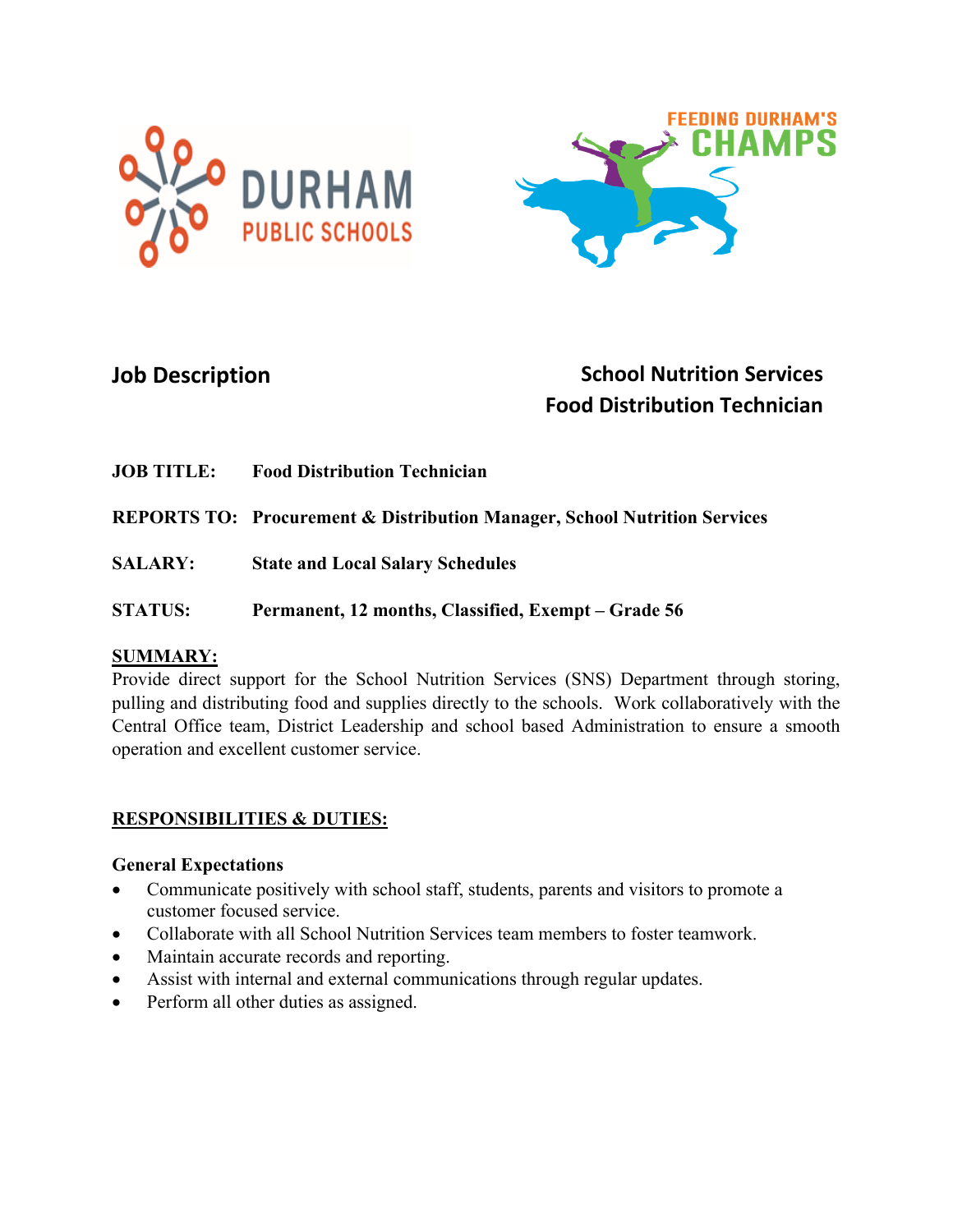#### **Food Distribution**

- Assist with safe storage of food and supplies.
- Follow practices of FIFO (First-in / First-out) for food storage.
- Properly label and date food as required.
- Pull and stage food and supplies for weekly deliveries
- Deliver food and supplies directly to school cafeterias.
- Maintain control of delivery tickets and require signatures and documented changes.
- Assist with alternative vendor purchases and deliveries in emergency situations.
- Assist with food pick-up, storage or disposal during freezer or refrigerator failures.
- Assist with process for landfill usage.
- Complete all required annual trainings and maintain minimum professional development hours as required by law.
- Provide assistance with immediate delivery solutions for emergencies at schools.
- Assist with removal and disposal of school based equipment.
- Assist with equipment sales of surplus School Nutrition equipment.

## **MINIMUM EDUCATION, EXPERIENCE AND REQUIREMENTS:**

High school diploma with a minimum of three (3) years of experience in institutional food service or management of a commercial food service operation.

#### **KNOWLEDGE, SKILLS, AND ABILITIES:**

- Knowledge of basic principles of nutrition and quantity food production.
- Ability to maintain proper records and accountability processes.
- General knowledge of the Occupational Safety and Health Administration (OSHA), equipment use and care in food service operations.
- Extensive knowledge of personal computers including proficiency in Windows based programs, spreadsheets, and database software.
- Excellent communication and organizational skills.
- Ability to interact with external and internal professional; staff to foster community partnerships.
- Ability to function efficiently and independently, and plan and prioritize daily work activities to meet department goals and objectives.
- Ability to plan, organize and execute training or supervisory projects with minimal communication or supervision.

# **RESOURCE REQUIREMENTS:**

**X** e-mail address **X** Outlook  $\Box$ District vehicle **X** Software (Microsoft Office, Adobe) **X** AS400 **X** Web site access **X** Building access key/code (for necessary building access during non-traditional hours) *OPTIONAL*: Wi-Fi hotspot to access VPN while away from their workstation (the person may already have their own access)